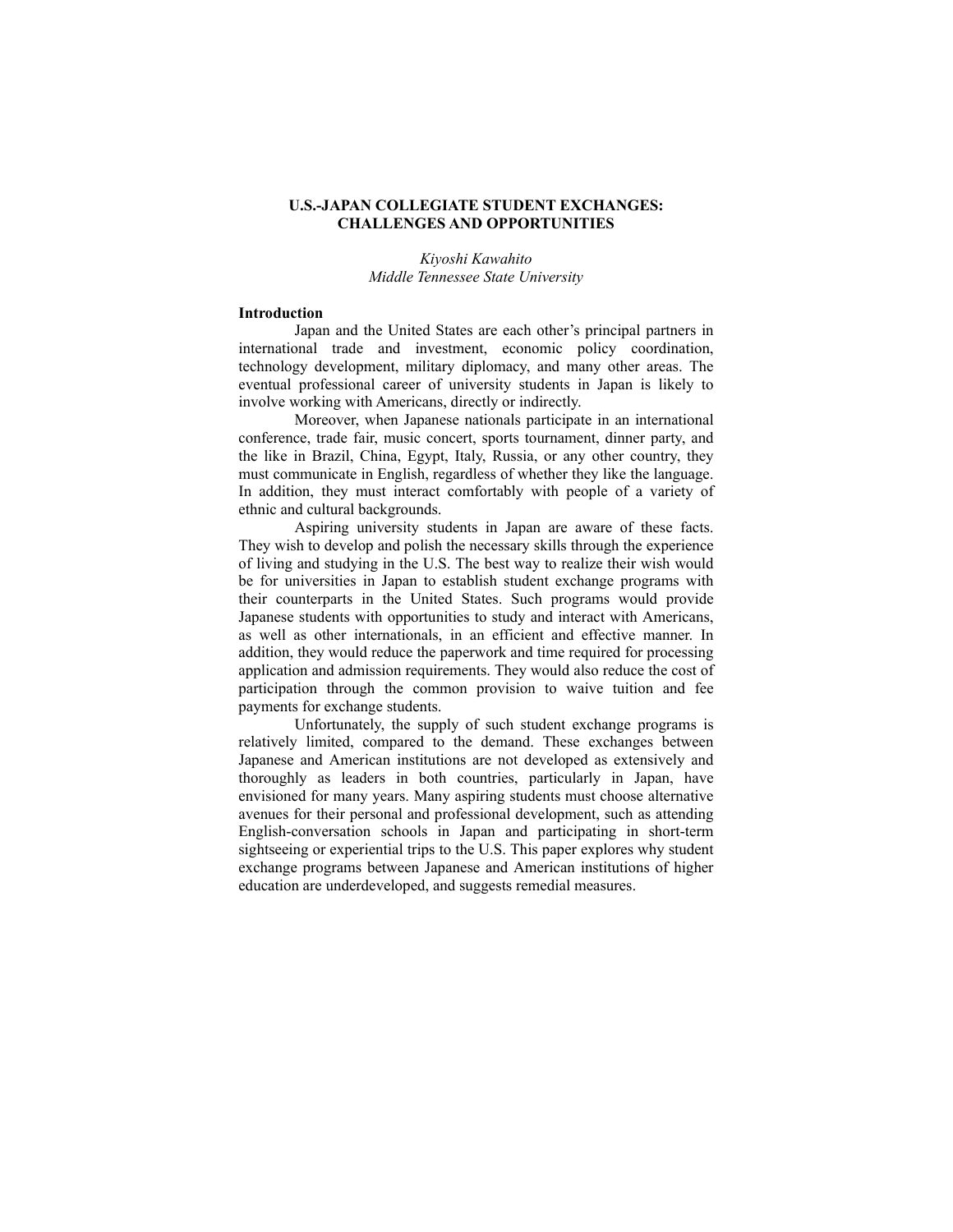### **Background**

In 2005, there were 726 institutions in Japan that offered at least four years of higher education. Of the total, 553 were private, eighty-seven were "national," and eighty-six were "public" (meaning municipal or prefectural).<sup>[1](#page-1-0)</sup> They are called "daigaku," which is typically translated into English as "university" (instead of "college"). In a strict legal sense, "national universities" ceased to exist in 2004, as they became "dokuritsu gyosei hojin" [independent administration university corporations] and gained substantial autonomy from the central government, even though they remained heavily dependent on national financing. In this paper, we will continue the use of the term "national," although "formerly national" would be more accurate.

If these 726 universities are ranked in terms of academic background of students and faculty (as measured by entrance examination scores and by research/publication records, respectively), two percent, or no more than fifteen, of the total may be classified as "Very Prestigious Institutions" (VPI's). This group is led by national universities, such as Tokyo, Kyoto, and Osaka, but includes a few outstanding private institutions, such as Waseda, Keio, and Jochi. Their students and faculty are talented. The VPI's have been distinguished since the pre-WWII period. They have few problems in developing student exchange programs with foreign institutions on their terms, because foreign students would be willing to accommodate any inconvenience for the opportunity to study at such name institutions.

The next thirty percent from the top, or about 220, may be classified as Superior Institutions (SI's). All national universities which are not counted in the VPI group belong to this category; moreover, they all probably belong to the top 100. Most municipal and prefectural universities are in the SI group also. Approximately fifty private universities may be in the group.

A good proportion of the students at SI's possess English language proficiency (as measured by TOEFL scores) that is sufficient or nearly sufficient for studying at universities in the U.S. A good proportion of their faculty members are also capable of offering courses in English. Therefore,

<span id="page-1-0"></span><sup>&</sup>lt;sup>1</sup> Japanese Ministry of Education, Culture, Sports, Science and Technology, "Gakko Kihon Chosa, Shitei Touke 13," 2007 (http://www.mext.go.jp/ b\_menu/ toukei/001/08010901/002/001/001.htm).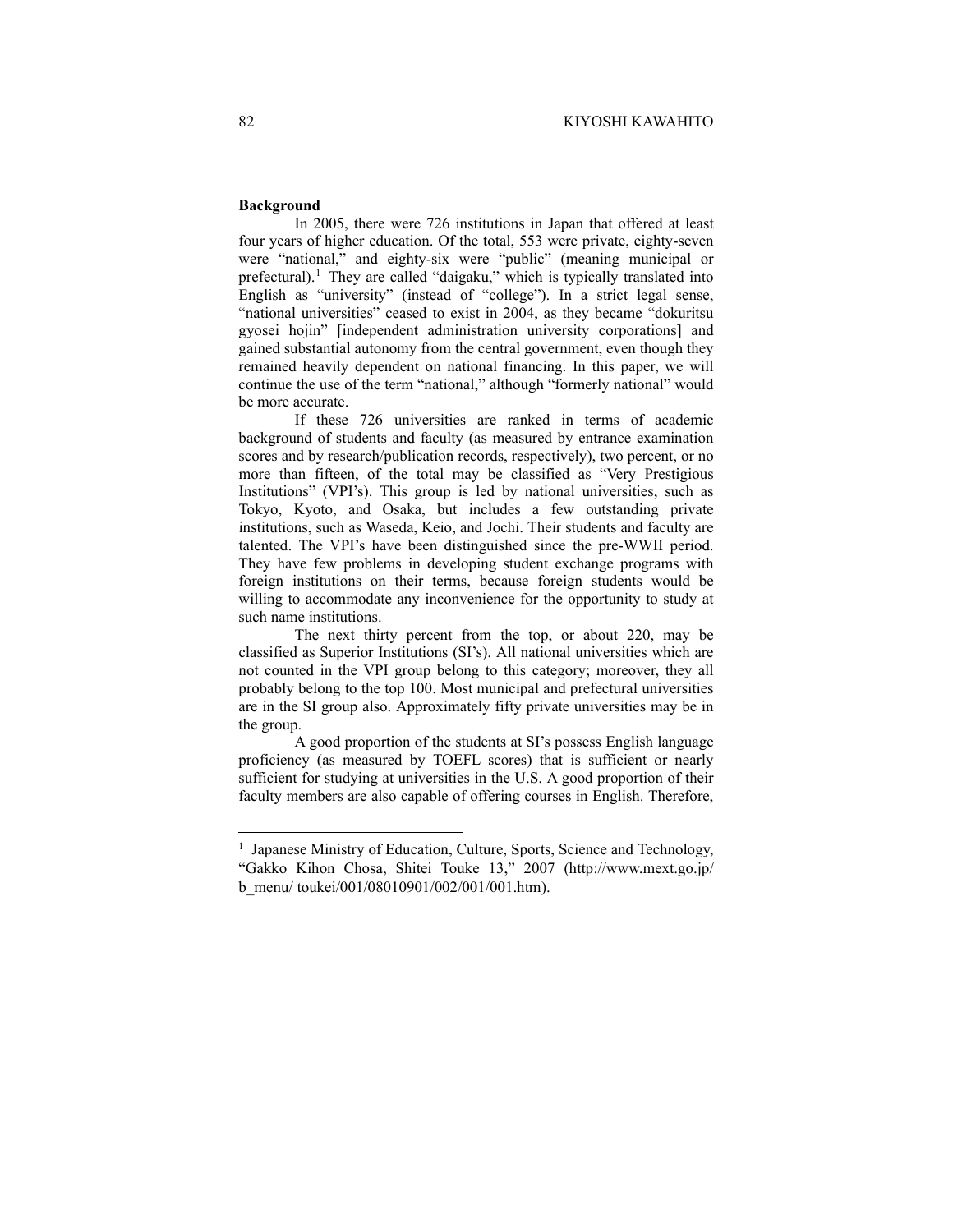SI's possess a solid potential to develop and sustain gainful student exchange partnerships with American institutions of higher education.

Some universities (no more than fifteen) in the SI group, exemplified by Kansai Gaidai University, have successfully developed excellent student exchange programs since the end of WWII, particularly over the last thirty years. They may be called "Super SI's" or "SSI's." More reference will be made to them shortly. Some others (no more than another thirty) have made plausible progress toward the goal over the last ten years.

Deplorably, a large majority of SI's still appear to be either very slow or stagnant in the development of viable student exchange programs. The situation is frustrating, because SI's, particularly national and public universities, are expected to produce eventual leaders in Japan and possess talented students and faculty, as well as substantial financial resources, for successful international exchange. Moreover, they are supposed to be a role model for other universities.

The next forty percent, or about 300 of the total, almost all private, may be classified as "Average Institutions" (AI's). They do have some talented students in the present context, but the proportion is rather small. These institutions have a long way to go for signing student exchange agreements with American institutions, primarily because their students' English language proficiency is low. They would probably be better off if they supported those talented students studying abroad individually and provide the rest with opportunities for short-term experience trips and language training in the U.S.

#### **Causes and Solutions of the Underdevelopment: Japanese Side**

The most fundamental cause of the underdevelopment of viable Japan-U.S. collegiate student exchange programs is institutional bureaucracy. The term in the present context refers to the rigidity, conservatism, and arrogance that is prevalent at superior institutions (SI's), particularly national universities that are pace-setters within the category.

These institutions tend to faithfully follow guidelines set by the central government for years, even after they become antiquated and unpractical. For example, they have a dichotomy between administrators and academics, with little interchange. They use a job rotation system for administrative personnel. They have independent and rival-minded "gakubu," namely "colleges" or "schools" in the United States and "faculties" in Europe. They are inward-looking and very slow to make changes.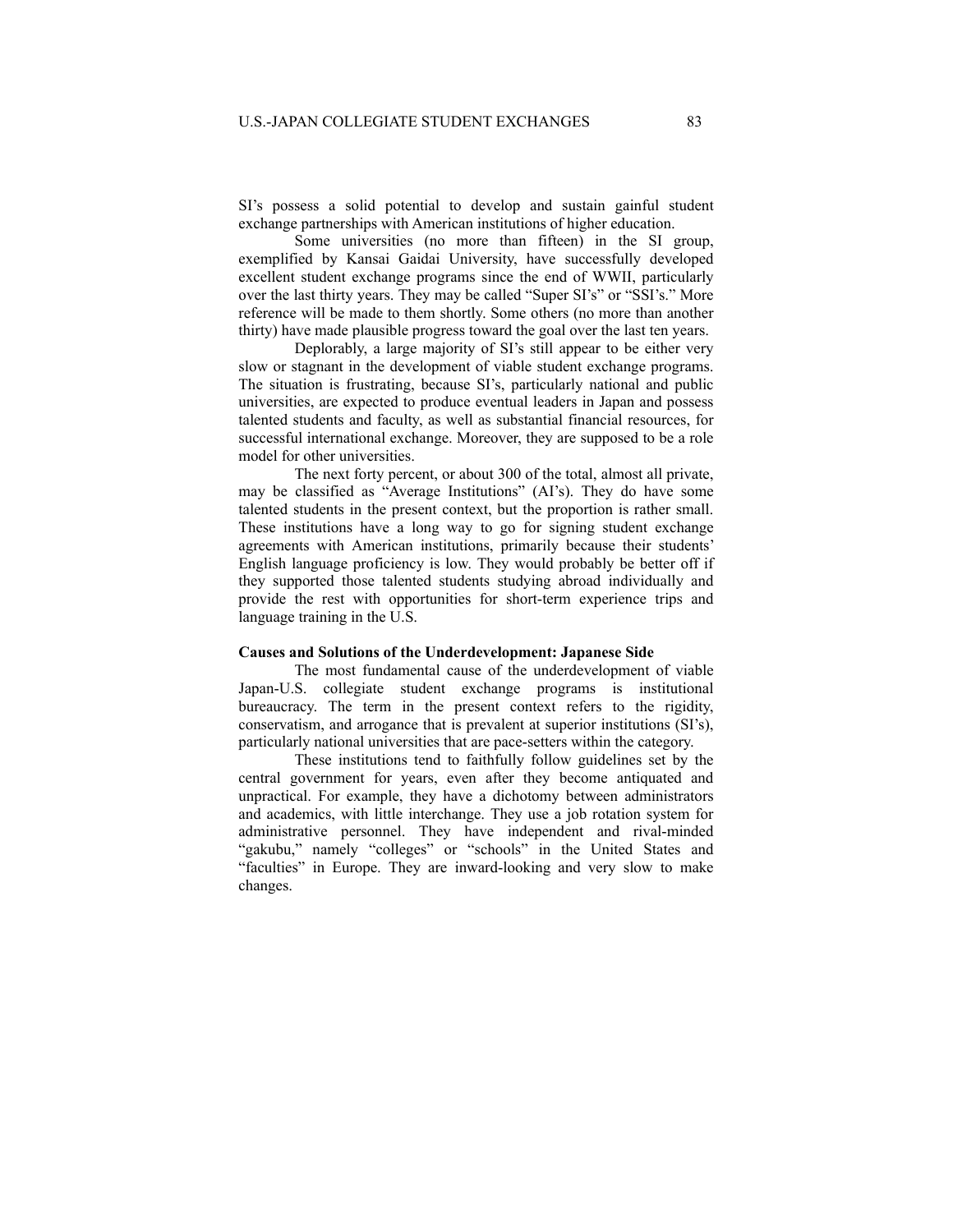These institutions have tended to regard their acceptance of international students as a favor to these students and a contribution to the world community. They are apt to consider international students as those who are eager to study at their proud institution. Accordingly, they reason that foreign students, when they apply for admission, must have acquired sufficient Japanese language proficiency to read rules and regulations, fill out application forms, understand class lectures, write reports, and take tests in Japanese.

As a corollary, these institutions do not feel pressured to make themselves accessible and attractive to potential exchange students from English-speaking countries. Specifically, they take a position, consciously or unconsciously, that they do not need to provide much admission information in languages other than Japanese, to staff the international student office with English-competent people, to be concerned with conflicts with foreign institutions in the academic calendar, and to offer courses in English. At such institutions, understandably, the number of students from the United States is negligible. An overwhelming majority are from East Asia, particularly China, as they have an advantage in acquiring Japanese language proficiency.<sup>[2](#page-3-0)</sup>

It should be added that at such universities, various "gakubu" (i.e., colleges) tend to regard each other as rivals or competitors in the development of international education and exchanges. They tend to think of exchanging students in their own discipline with equivalent students at foreign institutions. Such a practice reduces the scope, and therefore the possibility, of exchange.

However, some private universities and a few national universities in the "superior" category have been very successful in developing international student exchange programs with universities all over the world, including the United States. For example, Kansai Gaidai University, a super-successful case, has fostered student exchange programs with nearly 100 colleges and universities in the U.S. alone. An analysis of their attitude and practice should provide hints and clues to other universities that are slow or stagnant in the development of student exchanges.

<span id="page-3-0"></span><sup>2</sup> Japan Student Services Organization, "Gaikoku-jin Ryugaku Gakusei Zaiseki Jokyo Chosa," 2007 (http://www.jasso.go.jp/statistics/intl\_student/ data07.html).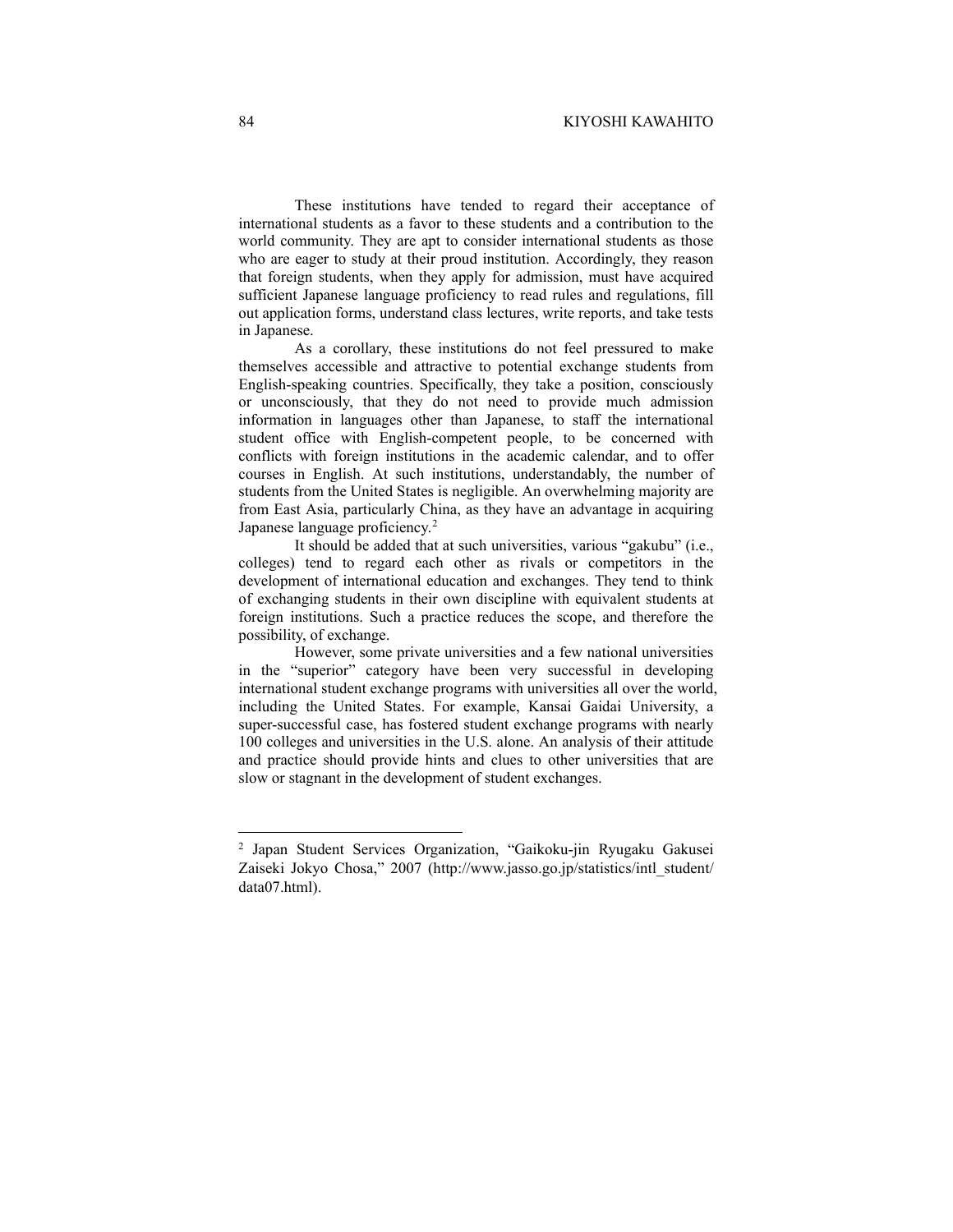Philosophically, SSI's regard international exchanges primarily as their service to their own (Japanese) students, instead of as a service to foreign students and as a contribution to the world community. Because they are concerned with their students' career training, these universities want to provide the students with opportunities to learn foreign languages and cultures through studying abroad. It follows that they would develop and promote student exchange partnerships with American and other institutions. In order to provide opportunities to as many of their qualified students as possible, they try to make themselves appealing to foreign institutions and attract as many good-quality incoming students as possible. Their main principles of operation include:

# **1. Integrated International Student Exchange Office with English-Competent Staff.**

There must be an integrated international exchange office supported by all divisions of the institution, with one or more staff members versed in written and oral English. The office must be able to work closely with various departments and faculties within the university. It must be able to respond effectively to e-mail and telephone inquiries in English. There must be basic informational materials written in English regarding such matters as admission requirements, application procedures, academic calendars, and course descriptions. This list sounds like common sense that is not worth mentioning, yet many SI's, which have necessary human, financial, and other resources, cannot prepare the basics, as they are a prisoner of institutional bureaucracy.

### **2. Offering a Minimum Set of Courses in English.**

Typical university students in the United States who are interested in studying in Japan have taken zero to two years of Japanese language courses. They do not have a sufficient language background to enroll in regular courses at Japanese universities intended for Japanese students and taught in Japanese. Moreover, they would like to study in Japan just for a semester. To make themselves attractive to American students who would come to their campus through the exchange program, Japanese institutions should offer beginning, intermediate, and advanced Japanese language courses. Such courses can be taught partly or mostly in Japanese as the instructor feels appropriate. In addition, they must offer at least several courses about Japan in English (e.g., history, arts, religion and philosophy, educational system, government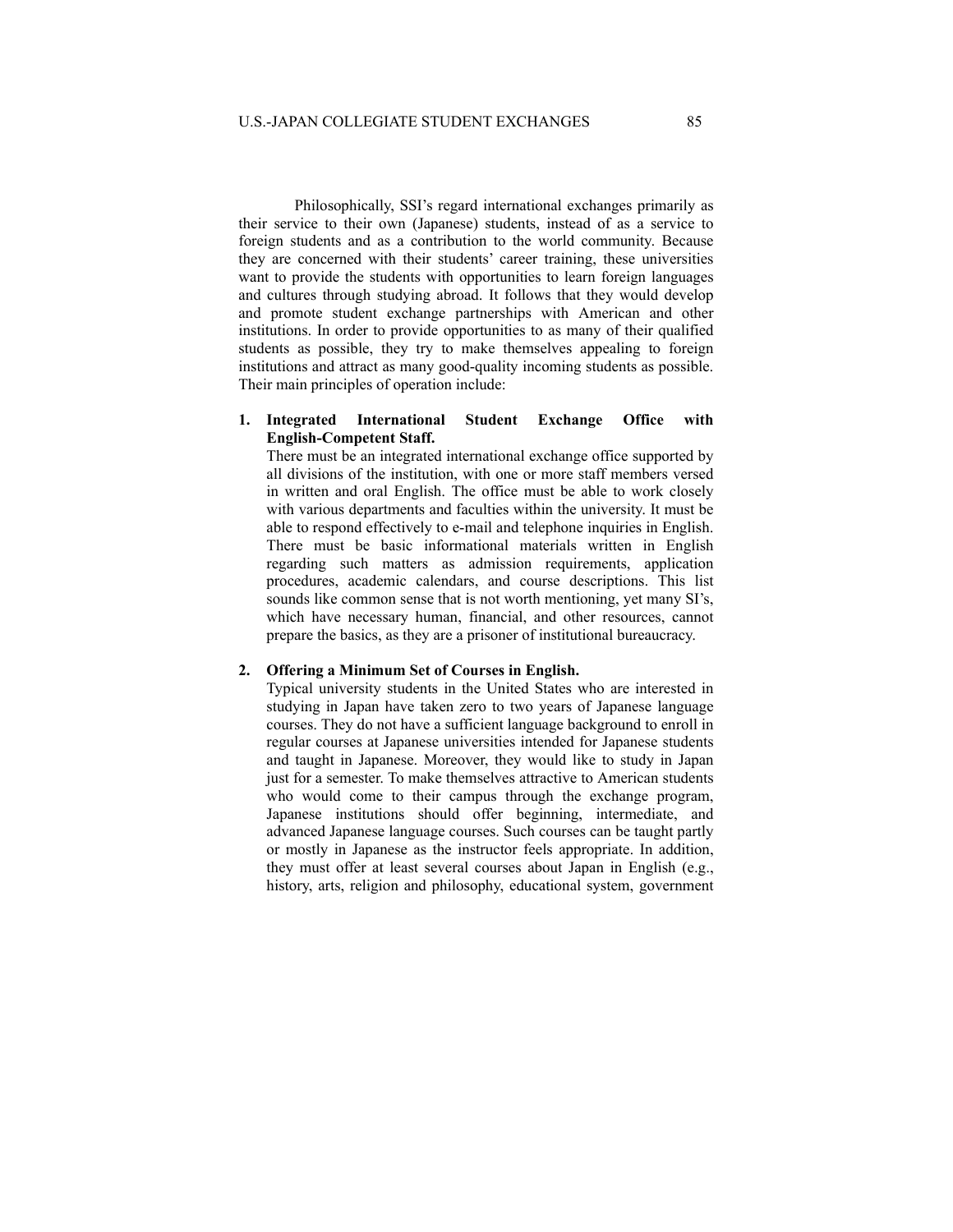and politics, economic structure, and business management) to satisfy the exchange students' non-language interests.

### **3. Synchronization of Academic Calendar**

The typical academic calendar of universities in the U.S. is such that their fall semester starts in late August or early September and ends in December, and their spring semester starts in January and ends in May. In addition, many summer session courses are offered from mid-May through mid-August. Not only classes, but also financial aid, housing, and other arrangements are based on these markers. On the other hand, the typical academic calendar of Japanese universities is such that the fall term ("Second Term," more precisely) starts in early October and ends in early March, and the spring term ("First Term") starts in April and ends in July/August. Unless they are specialized in a Japanese-focused field of study, most American students would prefer a semester's experience in Japan. If they attend a typical Japanese university for a term, they must give up two semesters of study at home. Moreover, they must face inconveniences in making arrangements for loans, grants, housing, and other arrangements. Other things being equal, American students favor those Japanese universities which have made their academic calendar, at least in the international division, comparable with North American standards. They would seek out a Japanese university with little calendar conflict (e.g., Kansai Gaidai, Nagoya Gakuin, Nanzan, and Tsukuba Universities). If they fail, they may elect to study elsewhere (e.g., Europe) or give up the plan of studying abroad altogether. It may be added that non-Japanese universities in Asia that are successful in developing student exchange programs with North American institutions, such as Yonsei University in South Korea, Chinese University of Hong Kong, and Bangkok University in Thailand, have compatible academic calendars.

# **Causes and Solutions of the Underdevelopment in the United States**

The United States is, arguably, the center of the world for contemporary civilization, in terms of political, economic, educational, technological, military, and other developments. Moreover, American English is spoken everywhere as the international language. Furthermore, to Americans, Japan is just one of the ten or fifteen most important countries. Thus, there are few built-in incentives and pressure for average American college students to learn Japanese language and culture.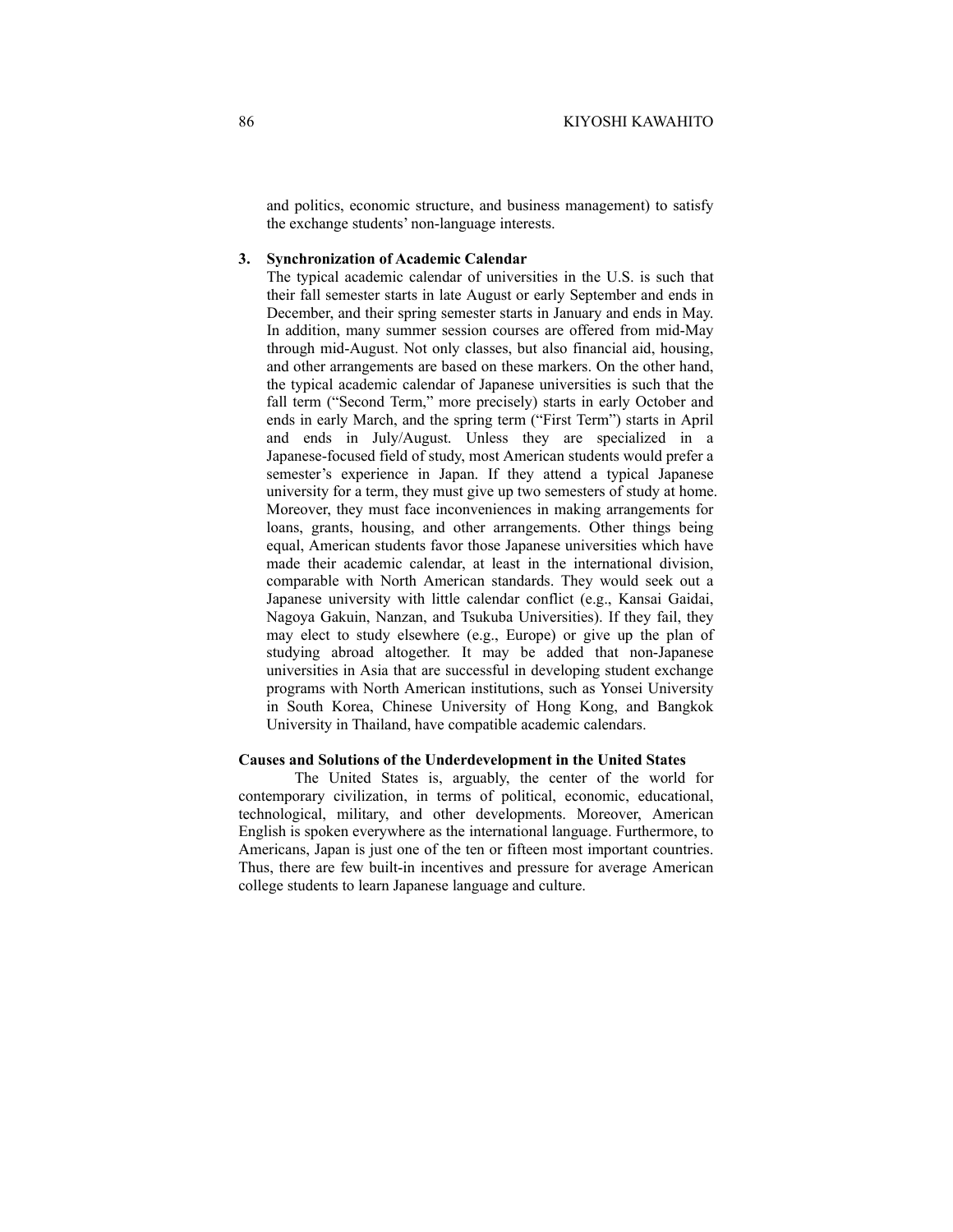Nevertheless, given the above condition, it is also true that global education is gaining strength at all levels of education as a background needed for a well-rounded citizen, and that interest in studying abroad has become increasingly popular not only among university students but even among college-bound high school students. While there are not many collegiate students who seek professional competence in Japanese language and culture, there are many students who would like to have a fair knowledge and understanding of Japan.

It would be nice for such students to study at a Japanese university for a semester or two. Student exchange programs would be an excellent vehicle. To provide more opportunities to students, American universities need to make a stronger effort to receive more exchange students from Japan. From this perspective, the following considerations are important.

#### **1. ESL Language Institute as an Internal Unit**

As stated before, there are many students at Japanese SI's who wish to study in the U.S. for a year, but whose English proficiency is barely sufficient or slightly below the required level for enrolling in regular courses at American institutions. It follows that the most effective way for American universities to increase the number of incoming exchange students from Japan would be the establishment of an in-house ESL language school or the arrangement of a collaborative agreement with a nearby ESL school. Such measures would allow more Japanese collegiate students to come to the host American university as exchange students, take appropriate ESL courses at the language school, and enjoy the benefit of American collegiate life, with access to various facilities (e.g., library, theater, gymnasium, and swimming pools) and events (e.g., public lectures, concerts, sports, and exhibitions) and with opportunities to interact with American and international students. Since typical Japanese exchange students study for an academic year, the availability of ESL schools will increase the number of eligible outbound exchange students for U.S. universities.

# **2. Paucity of Financial Aid for Studying Abroad**

Although the rewards may be plentiful, studying as an exchange student at Japanese universities handicaps U.S. students at least in two ways, as compared with staying at home. In the first place, they must pay for the transportation to and from the Japanese university, including the trans-Pacific flight. Secondly, officially, they cannot work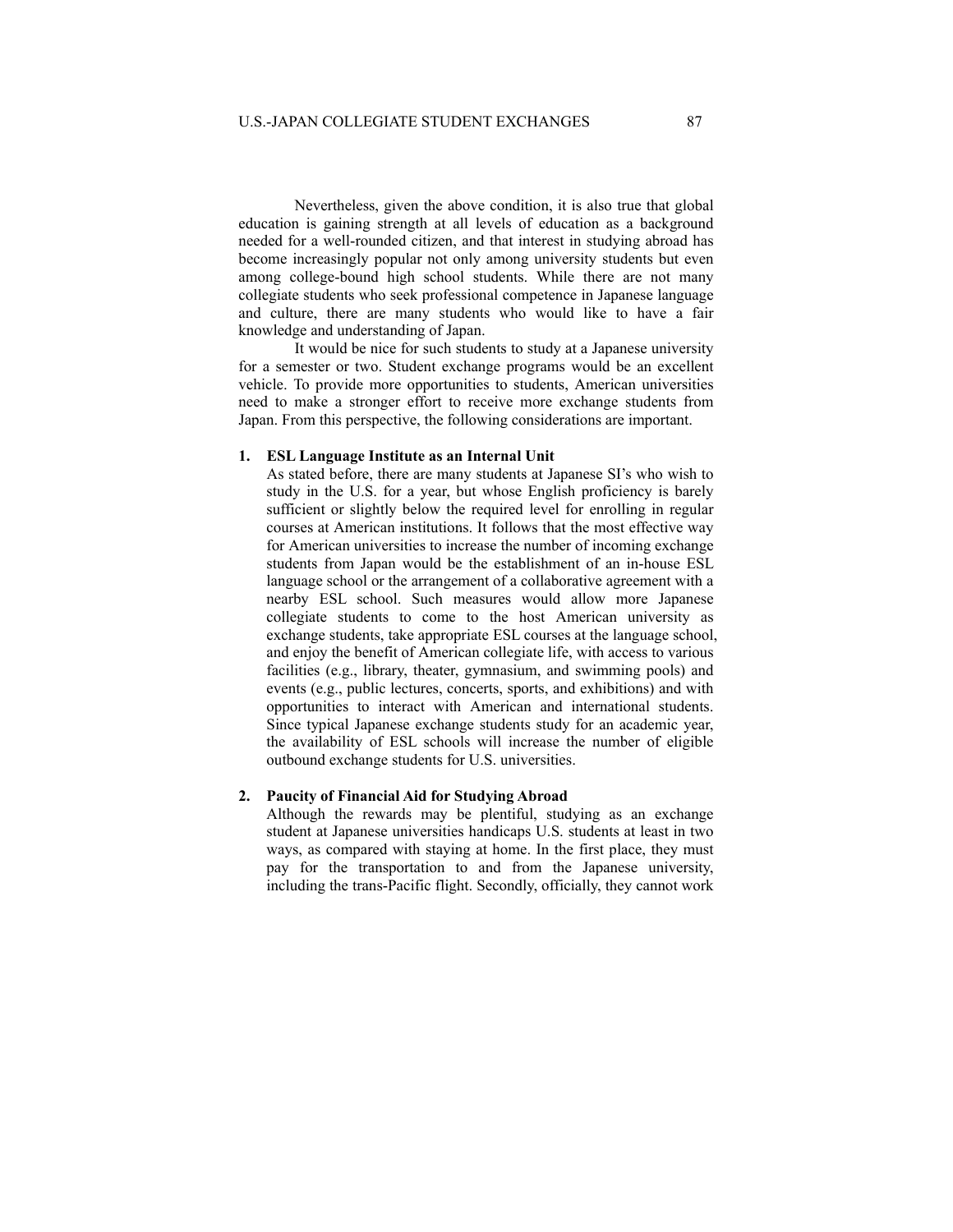for income, part-time or full-time, to finance the cost of living and education, as they typically do at home.

In general, financial aid in the U.S. for studying abroad is very limited, as compared with financial aid for studying at home. A few scholarship programs do exist for American students studying in Japan, but they are hardly enough. From this perspective, it should be noted that the philanthropic policies of Japan-linked multi-national corporations located in the U.S. (e.g., Hitachi, Honda, Mitsubishi, Nissan, Sony, Toshiba, Toyota, and the like) needs reassessment and redirection. They should strongly support international education and exchange, as domestic market-focused U.S. firms would give little for the cause.

# **3. Bias towards the Study of Western Civilization**

By and large, international education at institutions of higher education (as well as elementary and secondary schools) in the U.S. has been slanted toward Western culture and civilization. For example, while European languages, such as French, German, Spanish, and Latin, are taught at most institutions, non-Western languages, such as Chinese, Japanese, and Arabic, are not. Similarly, while the history of Western civilization or the Atlantic Community is commonly taught, that of non-Western civilization is not. As a result, studying abroad tends to lean toward such countries as France, Germany, Italy, Spain, and the United Kingdom. It is about time that American universities take "affirmative action" to promote the study of non-Western civilization and culture.

#### **Conclusion**

Probably more than ninety percent of collegiate students in Japan are acquainted with the Civil War in American history, while their U.S. counterparts are not acquainted with the Meiji Restoration in Japanese history. Most Japanese adults can probably cite the name of the current U.S. president, while their American counterparts cannot tell the name of the current Japanese prime minister. From such facts, we are tempted to argue that American universities should take more initiatives in establishing, promoting, and expanding U.S.-Japan collegiate student exchange programs.

To the contrary, it makes more sense to argue that more initiatives on the Japanese side are needed, while efforts on both sides are certainly